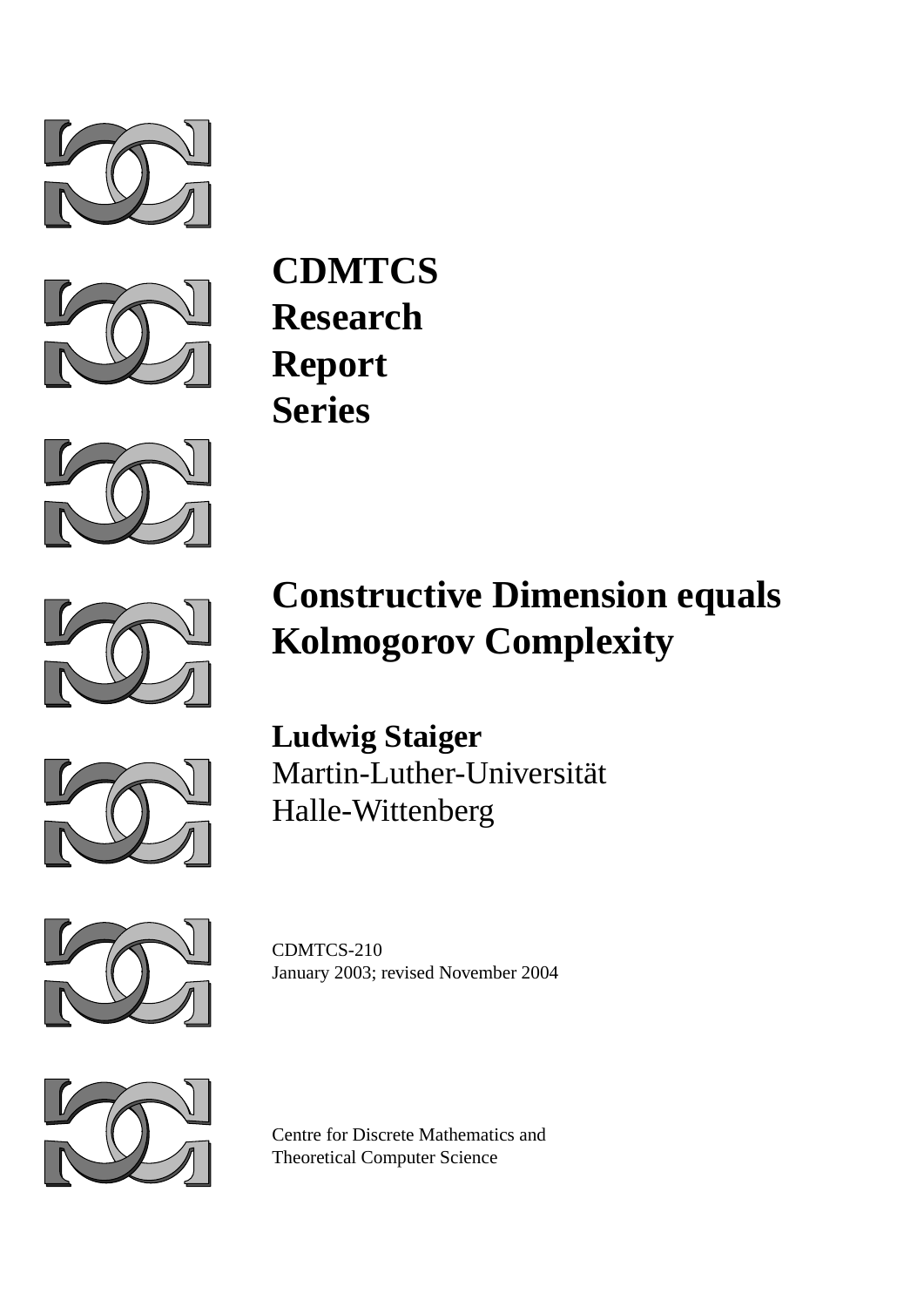## **Constructive Dimension equals Kolmogorov Complexity**

Ludwig Staiger Martin-Luther-Universität Halle-Wittenberg Institut für Informatik D - 06099 Halle, Germany E-mails: staiger@informatik.uni-halle.de

#### **Abstract**

We derive the coincidence of Lutz's constructive dimension and Kolmogorov complexity for sets of infinite strings from Levin's early result on the existence of an optimal left computable cylindrical semi-measure **M** via simple calculations.

## **1 Introduction**

Constructive dimension in relation to algorithmic randomness can be seen in the same way as Hausdorff dimension theory relative to Lebesgue measure theory. This is supported by Lutz's characterisation of Hausdorff dimension in terms of *s*-(super-)gales (see [L1], [L2] and [L3]). His investigations led to a theory of constructive dimension in relation to Algorithmic randomness similar to that of Hausdorff dimension to Lebesgue measure theory.

As it was observed in Section 6 of [L3] parts of this theory were discovered earlier by different people and from a different point of view: When one observes that random sequences are those of maximal Kolmogorov complexity (see [LV, Sections 3.6 and 4.5.7]), it is only natural to consider levels of Kolmogorov complexity of individual sequences (cf. Eq. (4) and (12) below) as a natural counterpart to their constructive dimension.

In [Ma] Mayordomo proved that for individual infinite strings Lutz's [L3] constructive dimension coincides with their lower Kolmogorov complexity,  $\kappa(\xi)$ . The present paper shows that the generalisation of Mayordomo's result to sets of infinite sequences is already an immediate consequence of early results in this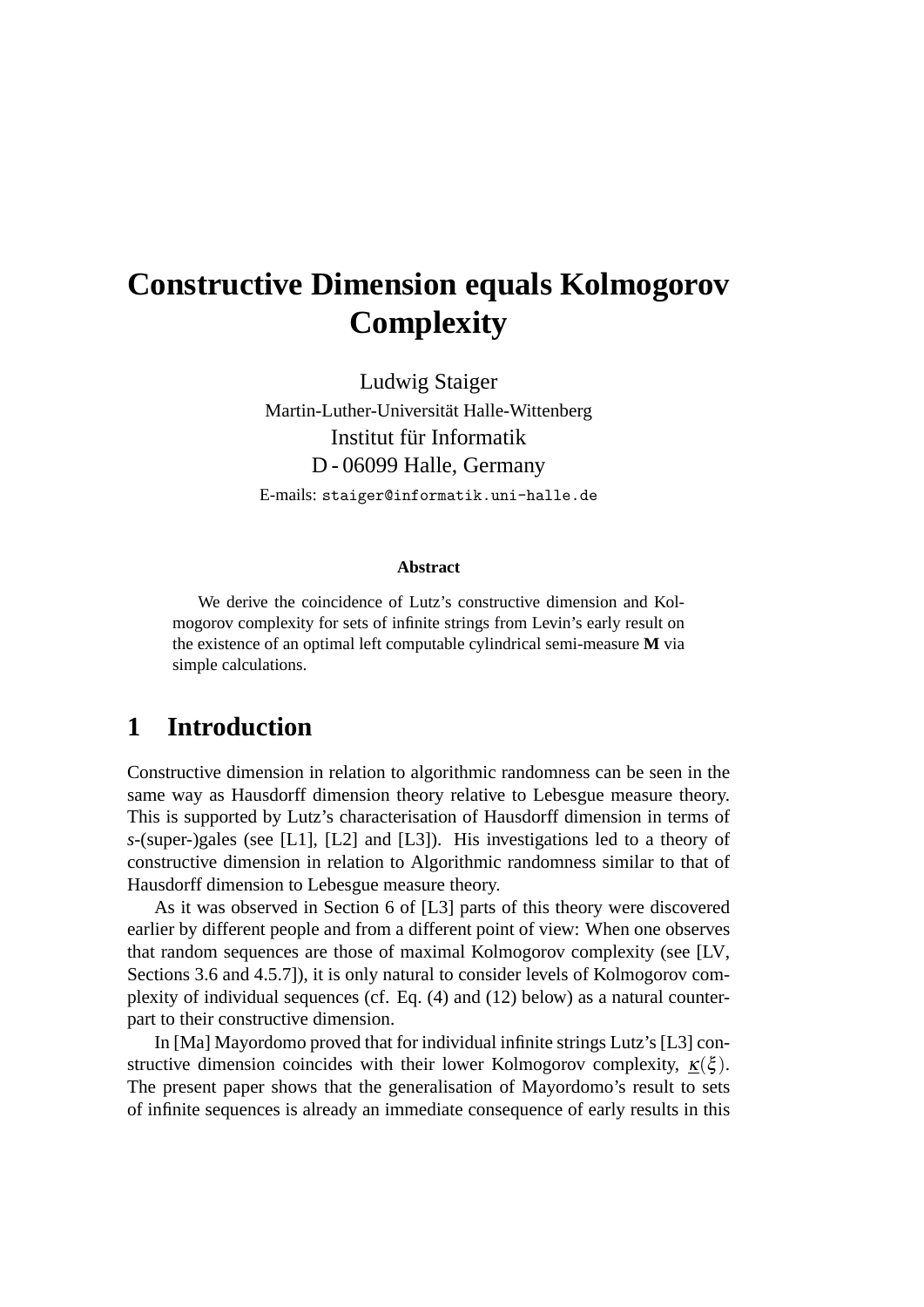area, for instance, of the existence of the optimal left computable cylindrical semimeasure **M** proved already in Zvonkin's and Levin's seminal paper [ZL].

Moreover, the derivation presented here makes also obvious that the constructive strong dimension defined in [AH] and upper Kolmogorov complexity  $\kappa(\xi)$ coincide.

This elucidates the relations between the papers [CH] [R2], [R3], [S1] [S2] and also [Ta] and the subject matter of [AH], [L1], [L2] and [L3] in a more precise manner than the mere remark in [L2] that "Moreover, Ryabko, Staiger, and Cai and Hartmanis have all proven results establishing quantitative relationships between Hausdorff dimension and Kolmogorov complexity." As a consequence, several results derived in the mentioned papers are applicable to constructive dimension theory and vice versa. Unfortunately, the corresponding definitions and results are spread into a bunch of different papers, mixed with other (interesting) things and obscured with a lot of technical details.

The aim of this note is to set up a starting point that might lead to the understanding of the whole picture of constructive dimension and Kolmogorov complexity as one theory by giving a derivation of the coincidence of Lutz's constructive dimension and Kolmogorov complexity for sets of infinite strings from Levin's [ZL] early result via simple calculations.

## **2 Preliminaries**

We consider the Cantor space of infinite strings ( $\omega$ -words),  $X^{\omega}$  over a finite alphabet *X* of cardinality  $|X| \geq 2$ . By  $X^*$  we denote the set of finite strings (words) over *X*.

The Kolmogorov complexity  $K: X^* \to \mathbb{N}$  of strings assigns to every word  $w \in X^*$  a natural number. The definition and basic properties of Kolmogorov complexity,  $K$ , can be found in the book by Li and Vitanyi [LV] or in the papers [US] or [ZL]. Observe that there are several variants of Kolmogorov complexity of finite words in use (see [LV, Section 5.5.4] or [US]).

For reasons which will become clear later we prefer the variant of Kolmogorov complexity based on Levin's universal lower semi-computable semi-measure. To this end, we recall that a function  $f: X^* \to \mathbb{R}$  is referred to as *left computable (or lower semi-computable)* provided the set  $\{(w,q) | q \in \mathbb{Q} \land q < f(w)\}\)$  is computably enumerable.

A *cylindrical semi-measure* on  $X^*$  is a function  $\mu : X^* \to \mathbb{R}_+$  which satisfies the inequality

$$
\forall w(w \in X^* \to \mu(w) \ge \sum_{a \in X} \mu(wa)). \tag{1}
$$

A cylindrical semi-measure **M** is called multiplicatively *optimal* for a class  $\mathcal{M}$  of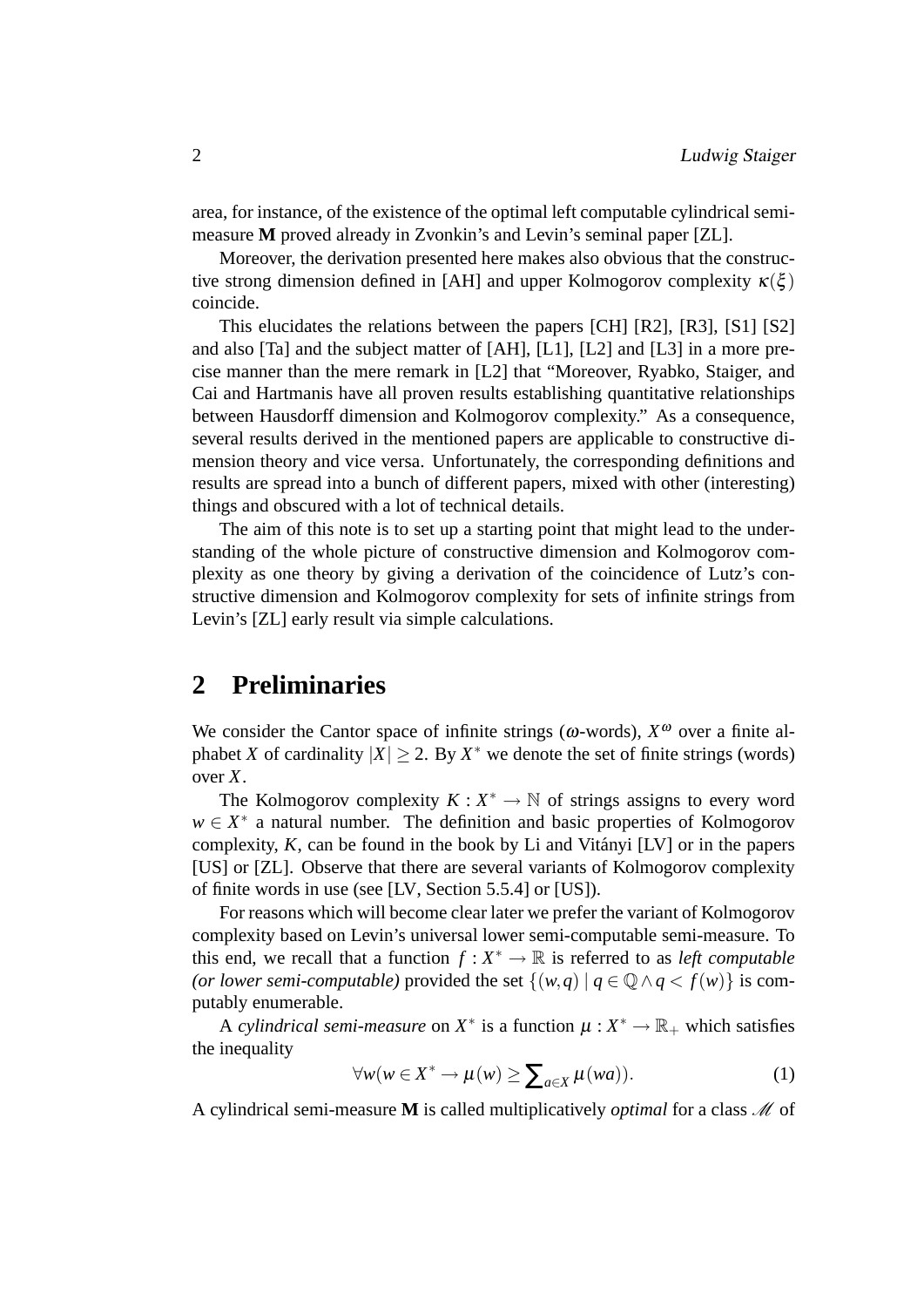cylindrical semi-measures provided

$$
\forall \mu (\mu \in \mathcal{M} \to \exists c (c > 0 \land \forall w (w \in X^* \to \mathbf{M}(w) \geq c \cdot \mu(w))))
$$
 (2)

In [ZL] it was shown the following.

**Lemma 1** *There is a left computable cylindrical semi-measure* **M** *optimal for the class of all left computable cylindrical semi-measures.*

Moreover, any of the variants of Kolmogorov complexity considered in [LV, Section 5.5.4] or [US] satisfies the inequality.

$$
|K(w) - (-\log \mathbf{M}(w))| \le O(\log |w|)
$$
 (3)

Then

$$
\underline{\kappa}(\xi) := \liminf_{w \to \xi} \frac{K(w)}{|w|} = \liminf_{w \to \xi} \frac{-\log M(w)}{|w|}
$$
(4)

is referred to as the *lower Kolmogorov complexity* of an ω-word ξ ∈ *X* <sup>ω</sup>. Here liminf*w*→<sup>ξ</sup> is a shorthand for the limit inferior taken over all (finite) prefixes *w* of ξ when the length |*w*| tends to infinity.

## **3 Constructive Dimension**

Next we are going to introduce the constructive dimension of a set  $F \subseteq X^{\omega}$ . An *s*-supergale is a function  $d: X^{\omega} \to \mathbb{R}_+$  which satisfies the condition

$$
\forall w (w \in X^* \to d(w) \ge |X|^{-s} \sum_{a \in X} d(wa)). \tag{5}
$$

An *s-gale* is an *s*-supergale that satisfies Eq. (5) with equality.

Observe that a cylindrical semi-measure is a 0-supergale.

As in [L1], [L2] or [L3] we say that an *s*-supergale *d succeeds* on an ω-word ξ ∈ *X* <sup>ω</sup> if

$$
\limsup_{w \to \xi} d(w) = \infty. \tag{6}
$$

The *success set* of an *s*-supergale *d* is  $S^{\infty}[d] := {\xi \mid \xi \in X^{\omega} \wedge d}$  succeeds on  $\xi$ . Left computable supergales were called *constructive* (cf. [L1], [L2], [L3] or [Ma]). The *constructive dimension*,  $\text{cdim}(F)$ , of a set  $F \subseteq X^{\omega}$  is

cdim
$$
(F) := \inf \{ s \mid s \in \mathbb{R}_+ \land \exists d(d \text{ is a constructive } s\text{-supergale } \land F \subseteq S^{\infty}[d]) \}.
$$

Quite recently Hitchcock [Hi] proved that one can replace the term "supergale" by "gale" in the above definition. But for gales there is no analogous version of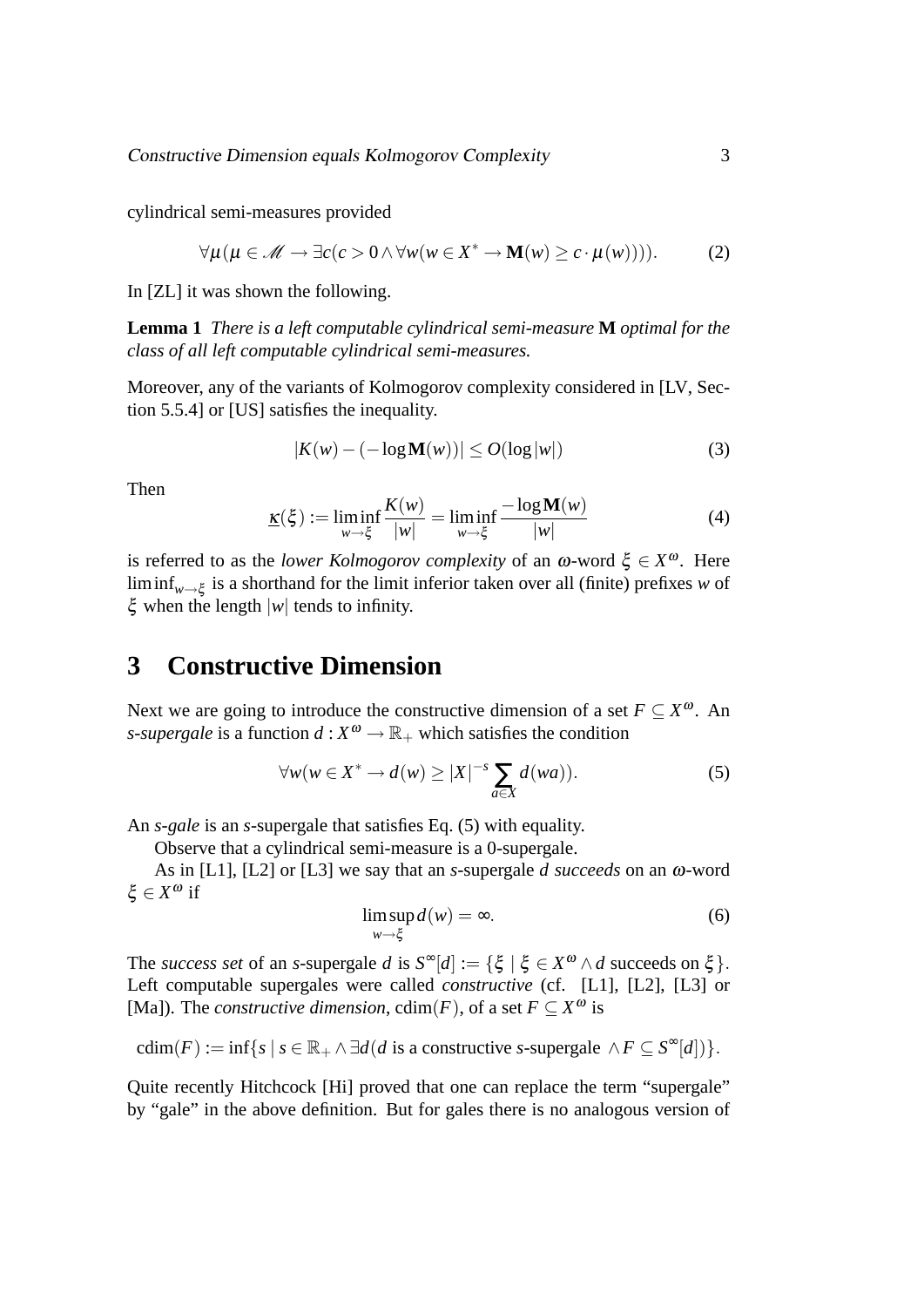Lutz's [L3] Theorem 3.6 (see Corollary 3 below) yielding a universal family of optimal supergales. One easily infers that

$$
d(w) := |X|^{s \cdot |w|} \cdot \mu(w) \tag{7}
$$

is an *s*-supergale if  $\mu$  is a cylindrical semi-measure, and vice versa (cf. [L2, Observation 3.1]). Moreover, we have the following.

**Lemma 2** Let s be a computable real number,  $\mu : X^* \to \mathbb{R}_+$  and let d be defined *by Eq. (7). Then* µ *is a left computable (semi-)measure iff d is a constructive s-(super)gale.*

Analogously to measures, we call a constructive *s*-supergale **d** optimal provided for every constructive *s*-supergale *d* there is a constant *c<sup>d</sup>* such that ∀*w*(*w* ∈ *X* <sup>∗</sup> →  $\mathbf{d}(w) > c_d \cdot d(w)$ . Then the following is obvious.

**Corollary 3 ([L3, Theorem 3.6])** *For every computable real number s*  $\in$  [0,1] *the mapping*  $\mathbf{d}^{(s)}$  :  $X^* \to \mathbb{R}_+$  *defined by* 

$$
\mathbf{d}^{(s)}(w) := |X|^{s \cdot |w|} \cdot \mathbf{M}(w)
$$
 (8)

*is an optimal constructive s-supergale.*

Now, using the family of optimal constructive *s*-supergales described in Corollary 3, we can prove our assertion. First we mention a first consequence of our corollary.

$$
\begin{array}{rcl}\n\text{cdim}(F) & = & \inf\{s \mid \forall \xi (\xi \in F \to \limsup_{w \to \xi} \mathbf{d}^{(s)}(w) = \infty) \} \\
& = & \inf\{s \mid \forall \xi (\xi \in F \to \limsup_{w \to \xi} \mathbf{d}^{(s)}(w) > 0) \}.\n\end{array} \tag{9}
$$

The latter identity holds, since limsup *w*→ξ  $\mathbf{d}^{(s)}(w) > 0$  implies limsup *w*→ξ  $\mathbf{d}^{(s')}(w) = \infty$  for  $s' > s$ .

#### **3.1 Constructive Dimension equals Kolmogorov Complexity**

Next we derive a relation between the condition  $\limsup_{w \to \xi} \mathbf{d}^{(s)}(w) > 0$  and the lower Kolmogorov complexity of ξ .

**Lemma 4** *Let* ξ ∈ *X* <sup>ω</sup>*. Then*

- *1.*  $\limsup_{w \to \xi} \mathbf{d}^{(s)}(w) > 0$  *implies*  $\underline{\kappa}(\xi) \leq s$ , *and*
- 2.  $\underline{\kappa}(\xi) < s$  *implies*  $\limsup_{w \to \xi} \mathbf{d}^{(s)}(w) = \infty$ .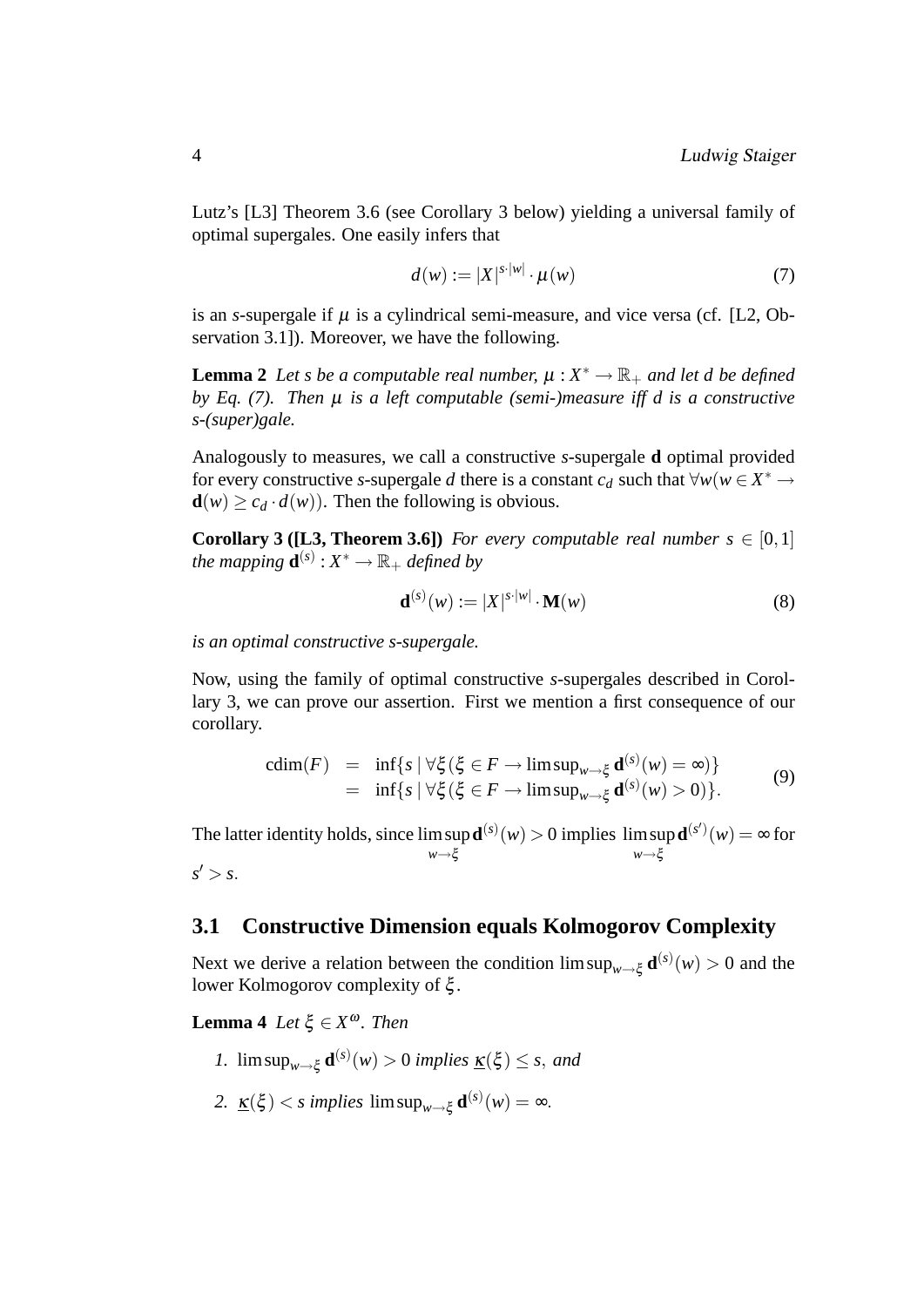*Proof.* Let  $\limsup_{w\to \xi} \mathbf{d}^{(s)}(w) > 0$ . Then there is a  $c > 0$  such that  $|X|^{s\cdot |w|} \mathbf{M}(w) \geq 0$ . *c* for infinitely many prefixes *w* of  $\xi$ . Consequently,  $\frac{-\log M(w)}{|w|} \leq s - \frac{\log_{|X|} c}{|w|}$  $\frac{\varepsilon |X|^2}{|W|}$  infinitely often for prefixes *w* of  $\xi$ . Taking liminf<sub>*w*→ξ</sub> on both sides yields <u> $\kappa(\xi) \leq s$ </u>.

Let now  $\underline{\kappa}(\xi) < s$  and set  $\varepsilon := \frac{s - \underline{\kappa}(\xi)}{3}$  $\frac{\mathbf{A}(S)}{3}$ . Then there are infinitely many prefixes *w* of  $\xi$  such that  $\frac{-\log_{|X|} \mathbf{M}(w)}{|w|} < s - \varepsilon$ . All these prefixes *w* satisfy  $|X|^{|\varepsilon \cdot |w|} <$  $|X|^{s \cdot |w|} \mathbf{M}(w)$ , whence  $\limsup_{w \to \xi} \mathbf{d}^{(s)}(w) = \infty$ .

Now, Lemma 4 together with Eq. (9) yields our main theorem.

#### **Theorem 5**

$$
\forall F(F \subseteq X^{\omega} \to \text{cdim}(F) = \underline{\kappa}(F))
$$

## **4 Strong dimension**

Recently, in [AH] effective strong dimension cDim was introduced using limit inferior instead of the limit superior in Eq. (6). It was said that an *s*-supergale *d strongly succeeds* on an ω-word ξ ∈ *X* <sup>ω</sup> if

$$
\liminf_{w \to \xi} d(w) = \infty, \tag{10}
$$

and the *strong success set* of an *s*-supergale *d* was defined as  $S_{str}^{\infty}[d] := \{\xi \mid \xi \in$  $X^{\omega} \wedge d$  strongly succeeds on  $\xi$ . Then *strong constructive dimension*, cDim(*F*), of a set  $F \subseteq X^{\omega}$  is

$$
cDim(F) := \inf \{ s \mid s \in \mathbb{R}_+ \land \exists d(d \text{ is a constructive } s\text{-supergale} \land F \subseteq S_{str}^{\infty}[d]) \},
$$

and, utilising Corollary 3, we obtain the respective counterparts to Eq. (9) and Lemma 4.

$$
\begin{array}{rcl}\n\text{cDim}(F) & = & \inf\{s \mid \forall \xi (\xi \in F \to \liminf_{w \to \xi} \mathbf{d}^{(s)}(w) = \infty) \} \\
& = & \inf\{s \mid \forall \xi (\xi \in F \to \liminf_{w \to \xi} \mathbf{d}^{(s)}(w) > 0) \}.\n\end{array} \tag{11}
$$

Substituting, in the proof of Lemma 4, limsup by liminf and simultaneously infinitely often by almost all yields a proof of its counterpart.

### **Lemma 6** *Let* ξ ∈  $X^\omega$ *. Then*

- *1.*  $\liminf_{w \to \xi} \mathbf{d}^{(s)}(w) > 0$  *implies*  $\kappa(\xi) \leq s$ , and
- 2.  $\kappa(\xi) < s$  implies  $\liminf_{w \to \xi} \mathbf{d}^{(s)}(w) = \infty$ ,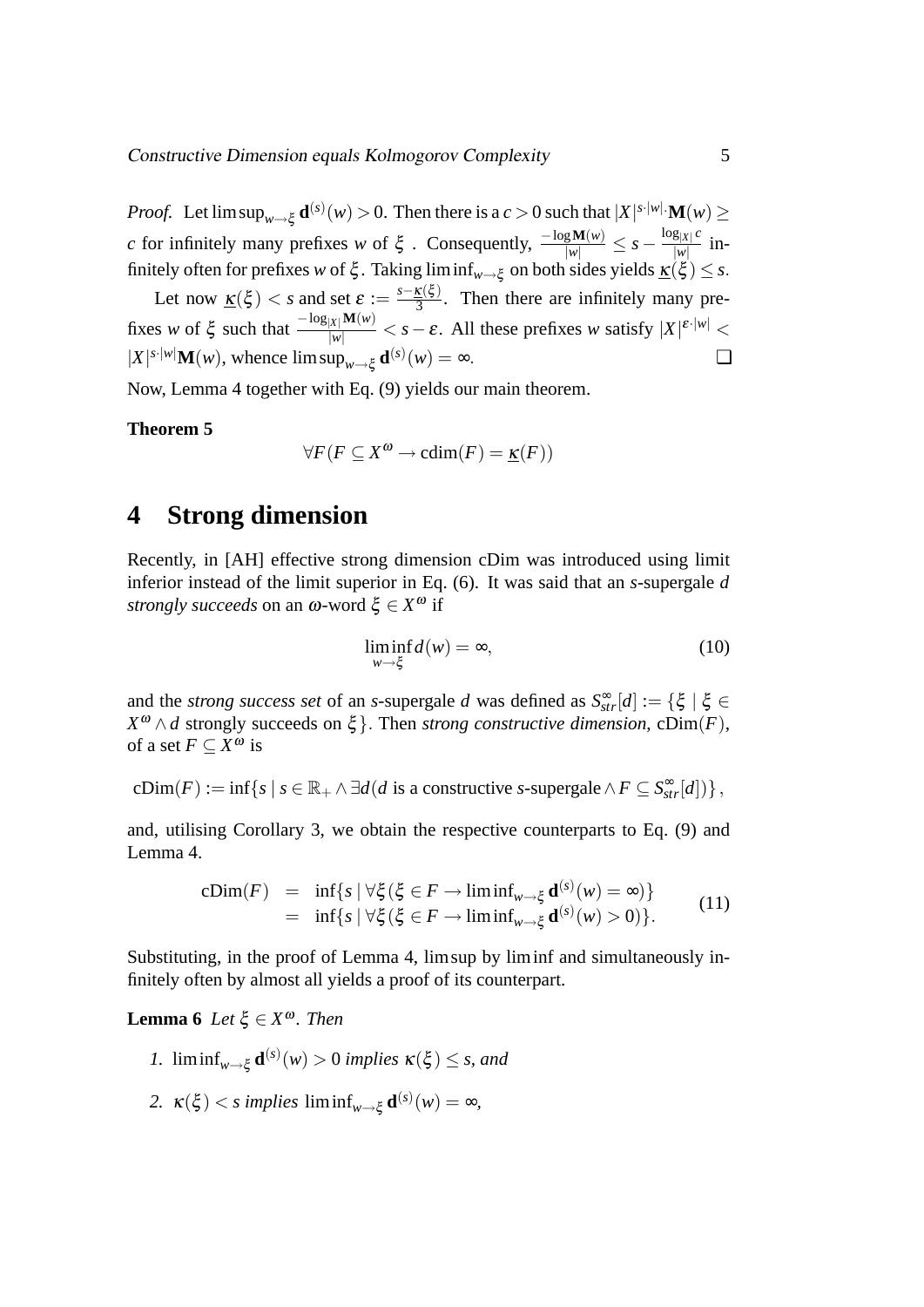Here, using the notation of [S1], we refer to

$$
\kappa(\xi) := \limsup_{w \to \xi} \frac{\kappa(w)}{|w|} = \limsup_{w \to \xi} \frac{-\log \mathbf{M}(w)}{|w|}
$$
(12)

as the *upper Kolmogorov complexity*, of an  $\omega$ -word  $\xi \in X^{\omega}$ . If we set  $\kappa(F) :=$  $\sup\{\kappa(\xi): \xi \in F\}$  we obtain likewise the analogue of Theorem 5 for strong constructive dimension and upper Kolmogorov complexity.

**Theorem 7**

$$
\forall F(F \subseteq X^{\omega} \to \text{cDim}(F) = \kappa(F))
$$

## **5 Conclusion**

A mayor achievement was the characterisation of Hausdorff dimension  $\dim_H$  and packing dimension dim*<sup>P</sup>* via *s*-gales in [L1] and [AH]. (For a good introduction to fractal dimensions see [Fa].)

$$
\dim_H(F) = \inf \{ s \mid s \in \mathbb{R}_+ \land \exists d(d \text{ is an } s\text{-supergale } \land F \subseteq S^{\infty}[d] ) \} \quad (13)
$$
  

$$
\dim_P(F) = \inf \{ s \mid s \in \mathbb{R}_+ \land \exists d(d \text{ is an } s\text{-supergale } \land F \subseteq S^{\infty}_{str}[d] ) \} \quad (14)
$$

Theorems 5 and 7 together with the obvious inequalities  $\dim_H(F) \leq \text{cdim}(F)$ and  $\dim_P(F) \leq cDim(F)$  thus yield, on the one hand, a new proof of Ryabko's inequality (see [R2, Theorem 2] or [S1, Corollary 3.14])

$$
\dim_H(F) \leq \underline{\kappa}(F) \;, \tag{15}
$$

and, on the other hand,

$$
\dim_P(F) \le \kappa(F) \ . \tag{16}
$$

Both inequalities show that large (in dimension) sets must contain complex infinite strings. Conditions under which equality holds in Eq. (15) are discussed in [S1] and [S2]. Moreover, several propositions in the theory of constructive dimension can be derived using previous results relating Hausdorff dimension and Kolmogorov complexity.

As an example we consider the sets  $\underline{DIM}^{<\alpha} := \{ \xi \mid \xi \in X^\omega \wedge \text{cdim}(\{\xi\}) \leq \pi \}$  $\alpha$ } and  $\underline{DIM}^{\alpha} := {\xi | \xi \in X^{\omega} \wedge \text{cdim}(\{\xi\}) = \alpha}.$  Then Theorem 5 together with results of [R1] and [CH, Theorem 3.8], proves the following assertion.

$$
\forall \alpha (0 \leq \alpha \leq 1 \rightarrow \text{dim}_{H}(\underline{\text{DIM}}^{<\alpha}) = \text{dim}_{H}(\underline{\text{DIM}}^{\alpha}) = \alpha).
$$

It is interesting to note that for  $\text{DIM}^{<\alpha} := \{ \xi \mid \xi \in X^\omega \wedge \text{cDim}(\{\xi\}) < \alpha \}$  the same identity holds even for Hausdorff dimension (see [S1, Eq. (5.6)]).

$$
\forall \alpha (0 \leq \alpha \leq 1 \rightarrow \text{dim}_{H}(\text{DIM}^{<\alpha}) = \alpha).
$$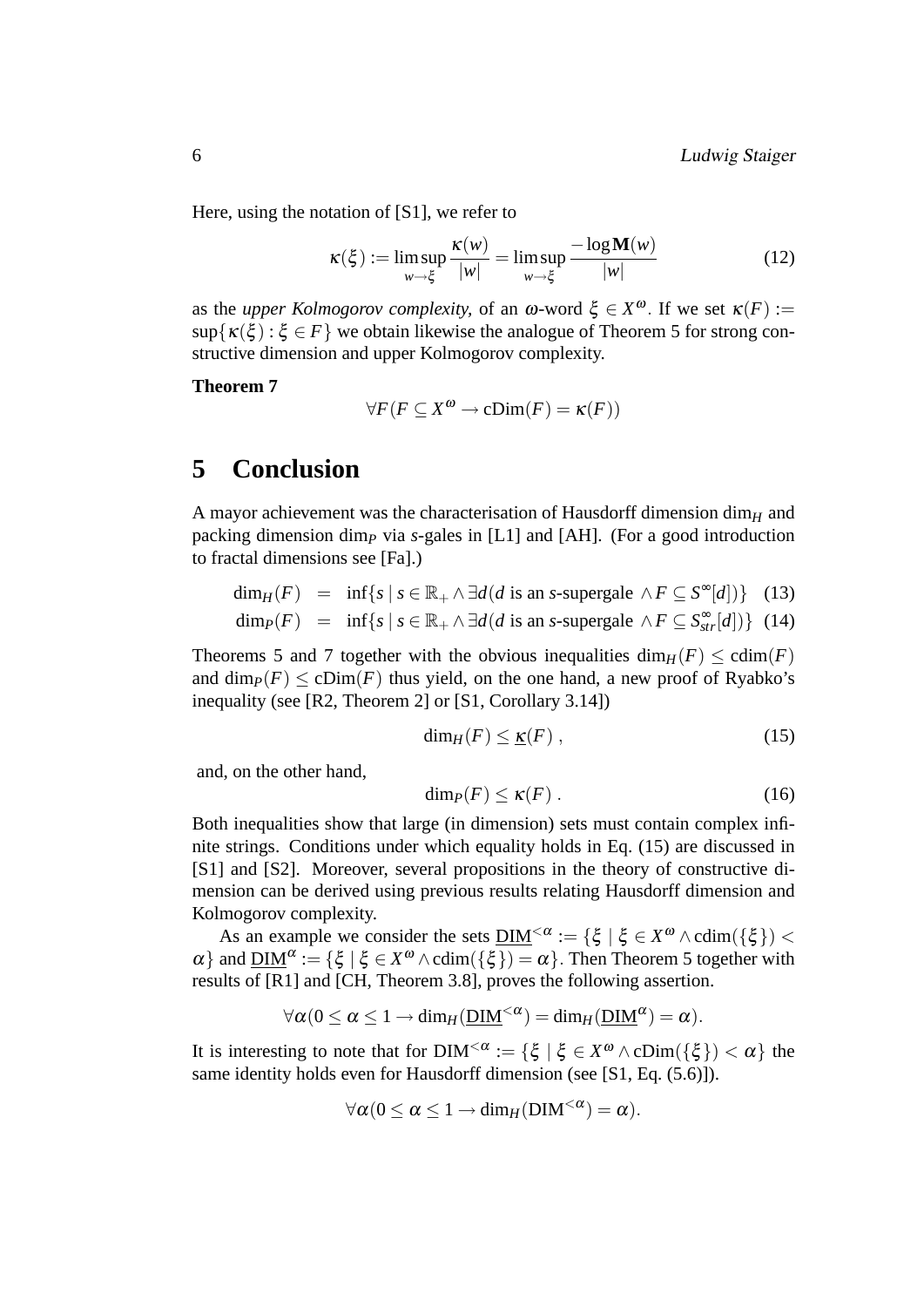In contrast to this, we have

$$
\dim_P(\underline{\text{DIM}}^0) = 1 \text{ and } \forall \alpha (0 < \alpha \le 1 \to \dim_P(\underline{\text{DIM}}^{<\alpha}) = 1). \tag{17}
$$

*Proof.* It is known from [S3] that  $\underline{DIM}^0$  contains the set of expansions of Liouville numbers *L*. The set of numbers *L* is a set of second Baire category in  $X^{\omega}$ [Ox]. By [Ed, Exercise 1.8.4] it follows  $\dim_P(L) = 1$ .

## **Acknowledgement**

I warmly thank an anonymous referee for pointing out to me the parallelism between classical and constructive dimension theory in great detail and encouraging me to publish this note.

## **References**

- [AH] Athreya, K.B., Hitchcock, J.M., Lutz, J.H., and Mayordomo E., Effective strong dimension, algorithmic information, and computational complexity, in: *Proc. 21st Symposium on Theoretical Aspects of Computer Science*, Springer-Verlag, Berlin, 2004, 632 – 643.
- [CH] Cai, J., and Hartmanis J., On Hausdorff and topological dimensions of the Kolmogorov complexity of the real line. Journal of Computer and Systems Sciences, 49 (1994), 605 – 619.
- [Ed] Edgar, G.A., *Integral, Probability, and Fractal Measures*, Springer-Verlag, New York, 1998.
- [Fa] Falconer, K., *Fractal Geometry*, Wiley, New York, 1990.
- [Hi] Hitchcock, J.M., Gales suffice for constructive dimension. Inform. Process. Letters  $86 (2003)$ ,  $9 - 12$ .
- [LV] Li, M., and Vitányi, P.M.B., An Introduction to Kolmogorov Complexity and *its Applications*, 2nd edition, Springer-Verlag, Berlin, 1997.
- [L1] Lutz, J.H., Dimension in complexity classes, SIAM Journal on Computing, 32 (2003), 1236 – 1250.
- [L2] Lutz, J.H., Gales and the constructive dimension of individual sequences, in: *Proc. 27th International Colloquium on Automata, Languages, and Programming*, Springer-Verlag, Heidelberg, 2000, 902 – 913.